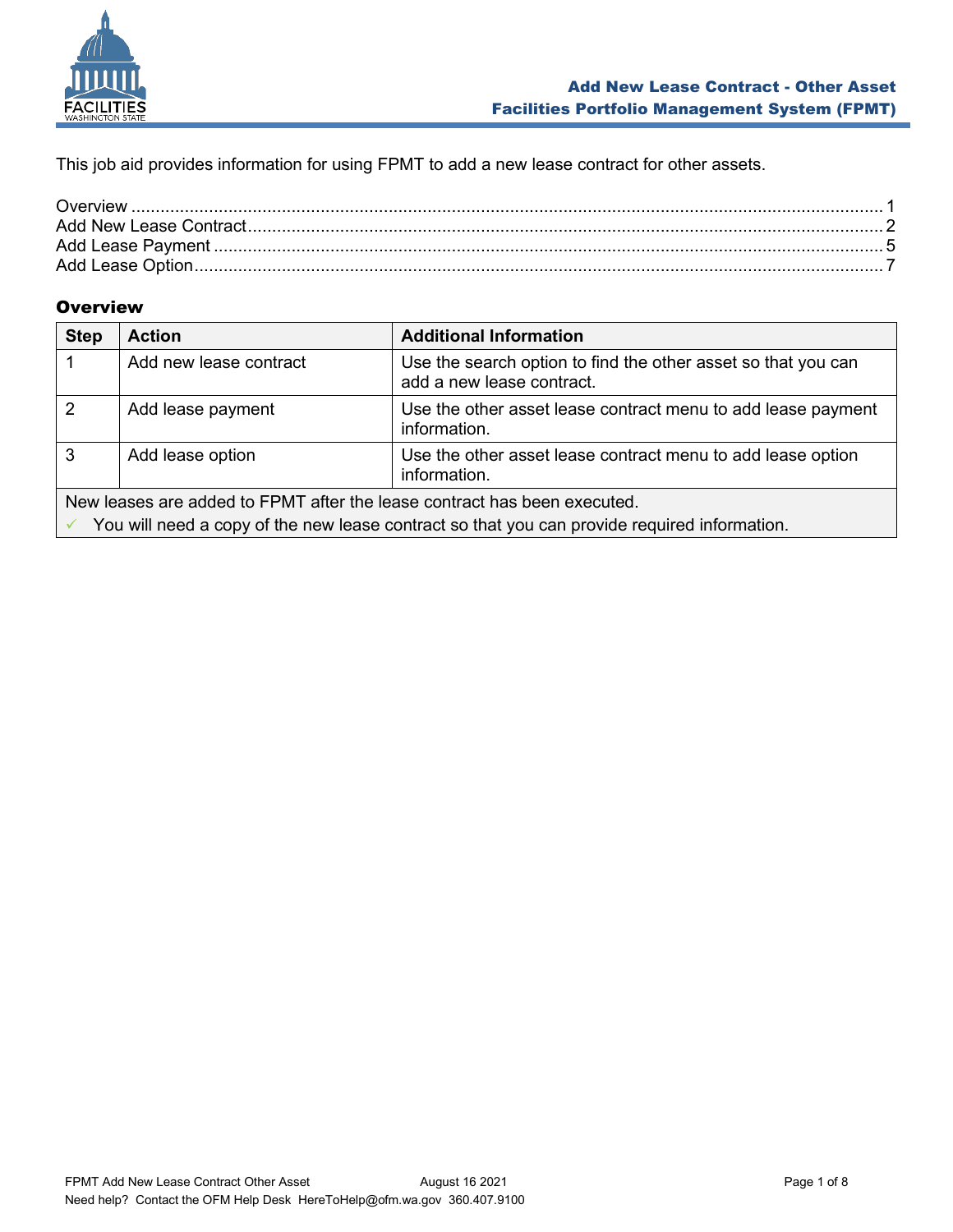

## <span id="page-1-0"></span>Add New Lease Contract

Use the search option to find the other asset so that you can add the new lease contract.

1. **Select:** Open.



3. **Select:** Filter by.

2. **Select:** Search.

- 4. **Select:** Agencies.
- 5. **Select:** Refine by.
- 6. **Select:** Agency abbreviation.

 $\rightarrow$  FPMT will display additional options depending on your search criteria.

7. **Select:** Your agency.

8. **Select:** Search. **9.** Select: Open.<br>  $\equiv$  A Agencies  $\mathcal{Q}_\bullet$ A Sample Agency

In this example, we use search tools to filter by agency and refine by agency abbreviation. You can also use other search and filter options to find the other asset. Search

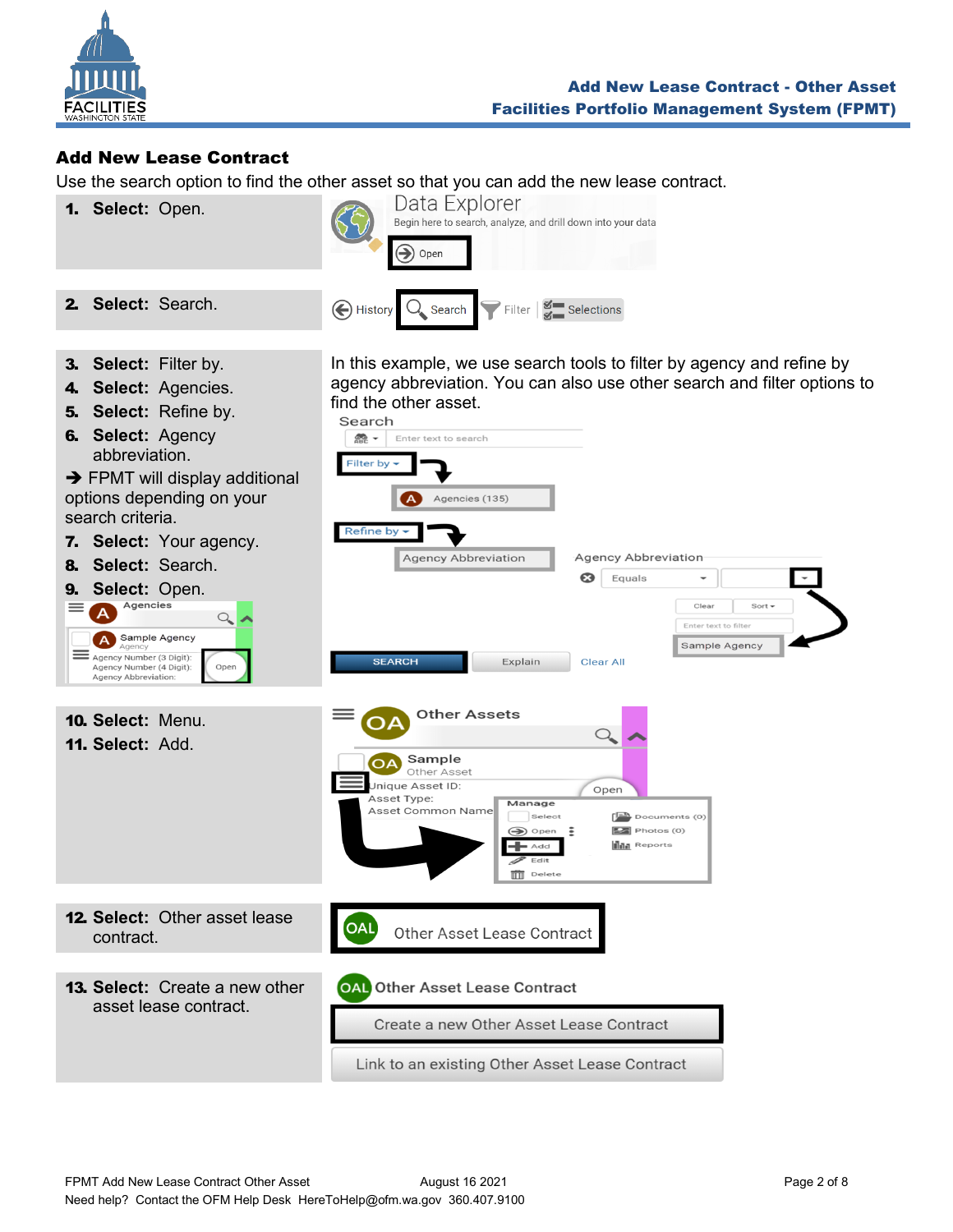

#### Add New Lease Contract - Other Asset Facilities Portfolio Management System (FPMT)

| 14. Input: Name.<br>$\rightarrow$ Use lease number for the<br>name.<br>$\rightarrow$ Contract properties includes<br>several optional fields. For<br>example, description is optional.                                      | Advanced Mode<br><b>う m</b> Other Asset Lease Contract Properties<br>Name<br>Description                                  |
|-----------------------------------------------------------------------------------------------------------------------------------------------------------------------------------------------------------------------------|---------------------------------------------------------------------------------------------------------------------------|
| <b>15. Input:</b> Lease number.<br>$\rightarrow$ Use a unique lease number.<br>16. Input: Lessor.<br>$\rightarrow$ Use lessor name as stated<br>on lease agreement.                                                         | Lease Number<br>Lessor $\odot$                                                                                            |
| 17. Select: Lease type.                                                                                                                                                                                                     | Lease Type                                                                                                                |
| <b>18. Input:</b> Lease executed<br>date.<br>$\rightarrow$ Use date the last party<br>signed the lease agreement.<br>19. Input: Lease start date.<br>20. Input: Lease end date.                                             | Lease Executed Date (?)<br>,,,,,<br>$\overline{31}$<br>Lease Start Date<br><b>LLLL</b><br>31<br>Lease End Date<br>ш<br>31 |
| 21. Select: Variable payments.<br>$\rightarrow$ Does lease include variable<br>payments based on future<br>performance of lessee or on<br>usage of the asset? If yes,<br>provide description (basis,<br>terms, conditions). | Variable Payments<br>Description of Variable Payments                                                                     |
| 22. Input: Initial direct costs.<br>$\rightarrow$ These are ancillary charges<br>necessary to place the leased<br>asset into service.                                                                                       | Initial Direct Costs ?                                                                                                    |
| 23. Input: Asset useful life.<br>$\rightarrow$ Provide useful life of the<br>asset being leased (in years).                                                                                                                 | Asset Useful Life (?)                                                                                                     |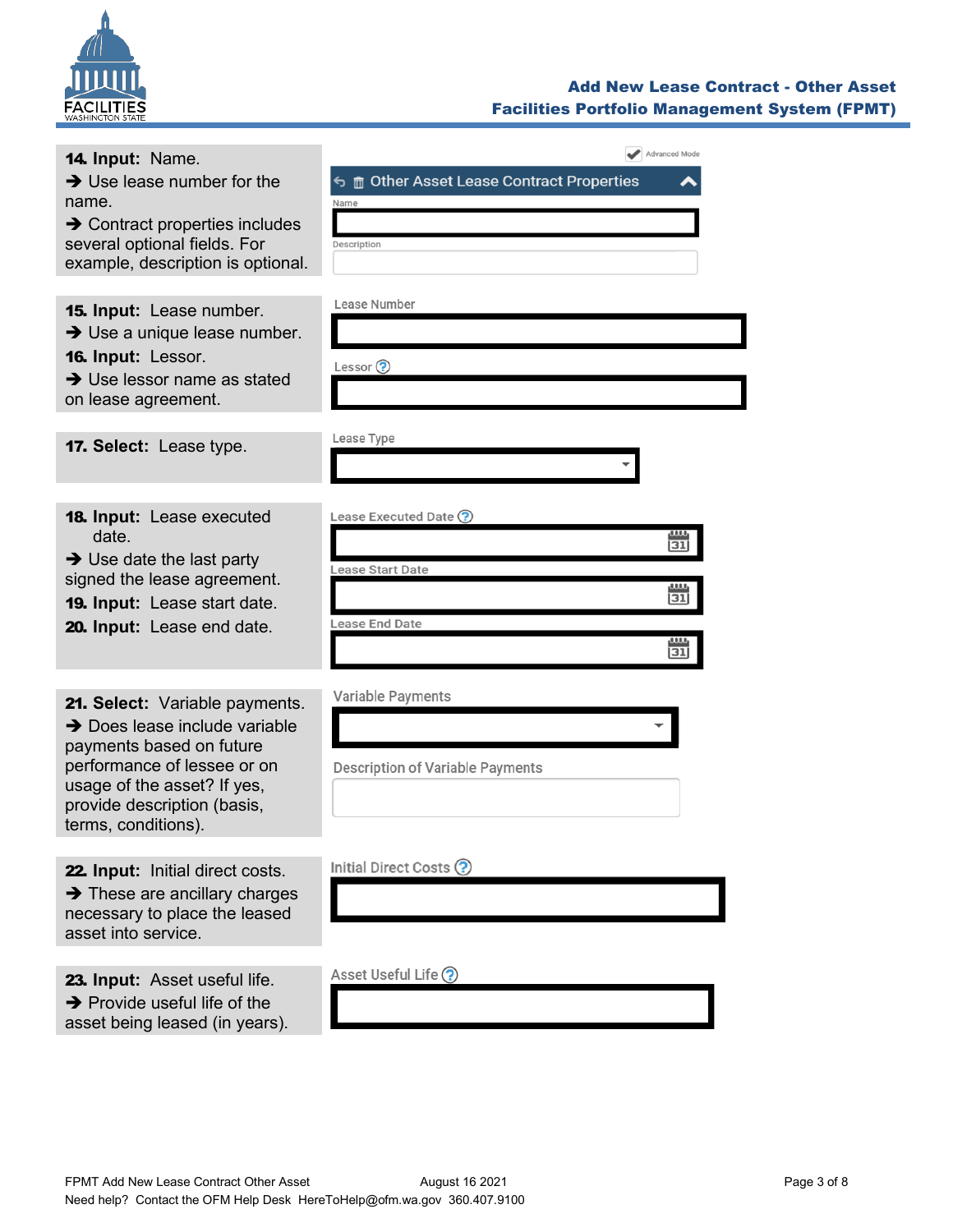

#### Add New Lease Contract - Other Asset Facilities Portfolio Management System (FPMT)

| 24. Input: Interest rate if<br>known.<br>$\rightarrow$ Use interest rate if stated in<br>lease contract or incremental<br>borrowing rate for college or<br>university.                                                                                                                                                                                                           | Interest Rate if Known ?<br>$\rightarrow$ If you leave this field blank, the state's incremental borrowing rate will<br>be used for the interest rate.            |
|----------------------------------------------------------------------------------------------------------------------------------------------------------------------------------------------------------------------------------------------------------------------------------------------------------------------------------------------------------------------------------|-------------------------------------------------------------------------------------------------------------------------------------------------------------------|
| 25. Select: Manually record<br>accounting entries.<br>$\rightarrow$ Will accounting entries be<br>recorded manually in AFRS?<br>If yes, FPMT will not send<br>$\checkmark$<br>any transactions to AFRS for<br>this contract.<br>$\checkmark$ If no, select master index if<br>total lease payments are<br>over threshold and provide<br>information for accounting<br>reference. | Manually Record Accounting Entries ?<br>Master Index ?<br>Master Index Title ?<br>Accounting Reference ?                                                          |
| 26. Select: Vendor number.<br>$\rightarrow$ Vendor number is required if<br>you selected 'no' for manually<br>recording accounting entries.<br>$\rightarrow$ Vendor name and address<br>will be updated nightly in FPMT<br>from the statewide vendor table.                                                                                                                      | Vendor Number ?<br>Vendor Number Suffix ?<br>Vendor Name (?)<br>Vendor Address 1 ?<br>Vendor Address 2 ?<br>Vendor Address 3 ?<br>Vendor City ?<br>Vendor State ? |
| 27. Select: Lease contract<br>status.                                                                                                                                                                                                                                                                                                                                            | <b>Lease Contract Status</b><br>Active - This lease contract is active.<br>Lease Contract Inactive Reason<br>Comment                                              |
| 28. Select: Save and close.<br>$\rightarrow$ FPMT will add the contract<br>information.                                                                                                                                                                                                                                                                                          | <b>う m Other Asset To Other Asset Lease Contract Link Properties</b><br>S Other Asset Properties<br>SAVE AND CLOSE<br>Cancel                                      |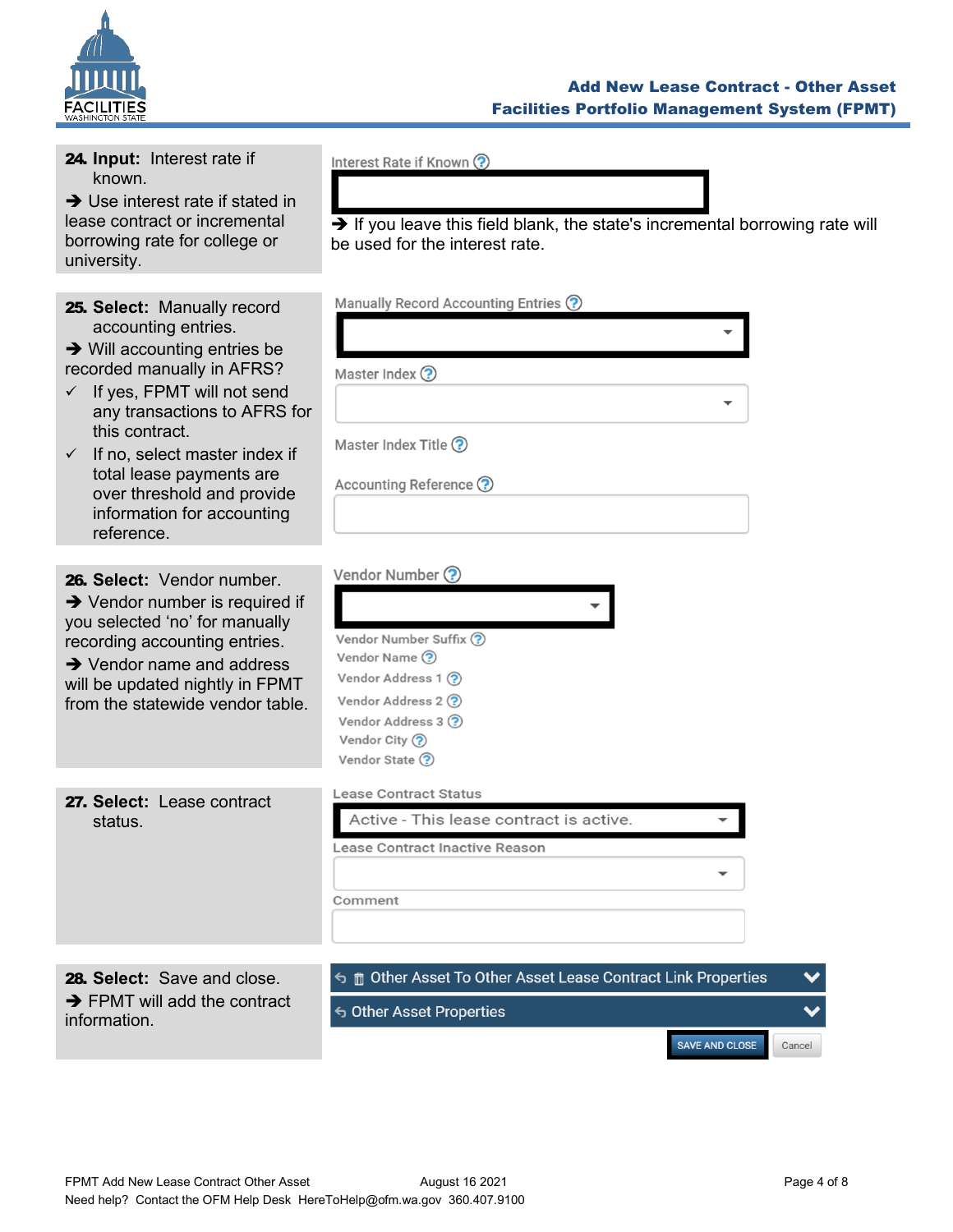

# <span id="page-4-0"></span>Add Lease Payment

Use the other asset lease contract menu to provide payment information for the new lease.

✓ If the lease contract has more than one lease payment, add each payment separately. All payments can have an active status (FPMT reports will pull data based on the run date of the report).

| Select: Menu.<br>Select: Add.<br>2.                                                                                                                                                                                                                  | <b>Other Asset Lease Contracts</b><br>ОA<br>Sample<br><b>OAL</b><br>Other Asset Lease Contract<br>Jnique Asset ID:<br>Open<br>Lease Number:<br>Manage<br>Lessor:<br>Select<br>$\left[\frac{B}{n}\right]$ Documents (0)<br>$\boxed{2}$ Photos (0)<br>$\bigcirc$ Open<br>E<br><b>III</b> Reports<br>Add<br>Edit<br><b>TTT</b> Delete |
|------------------------------------------------------------------------------------------------------------------------------------------------------------------------------------------------------------------------------------------------------|------------------------------------------------------------------------------------------------------------------------------------------------------------------------------------------------------------------------------------------------------------------------------------------------------------------------------------|
| 3. Select: Lease payment.                                                                                                                                                                                                                            | Lease Payment                                                                                                                                                                                                                                                                                                                      |
| 4. Select: Create a new lease<br>payment.                                                                                                                                                                                                            | Create a new Lease Payment                                                                                                                                                                                                                                                                                                         |
| Input: Name.<br>5.<br>$\rightarrow$ Use payment type - payment<br>series number (payment type<br>dash payment series number).<br>$\rightarrow$ Description is optional.                                                                              | Name<br>Description                                                                                                                                                                                                                                                                                                                |
| <b>Input: Payment series</b><br>6.<br>number.<br>$\rightarrow$ Use sequential numbers for<br>payment series (1, 2, 3, etc.).<br><b>Select: Payment frequency.</b><br>7.<br><b>Select:</b> Payment type.<br>8.<br><b>Input:</b> Payment amount.<br>9. | <b>Payment Series Number</b><br><b>Payment Frequency</b><br>Payment Type<br><b>Payment Amount</b>                                                                                                                                                                                                                                  |
| 10. Input: Index rate.<br>$\rightarrow$ Use the index or rate in effect<br>at lease commencement.                                                                                                                                                    | Index Rate $\odot$                                                                                                                                                                                                                                                                                                                 |
| <b>11. Input: Payment start date.</b><br><b>12. Input:</b> Payment end date.                                                                                                                                                                         | <b>Payment Start Date</b><br>$\frac{\text{mu}}{\text{31}}$<br>Payment End Date<br>31                                                                                                                                                                                                                                               |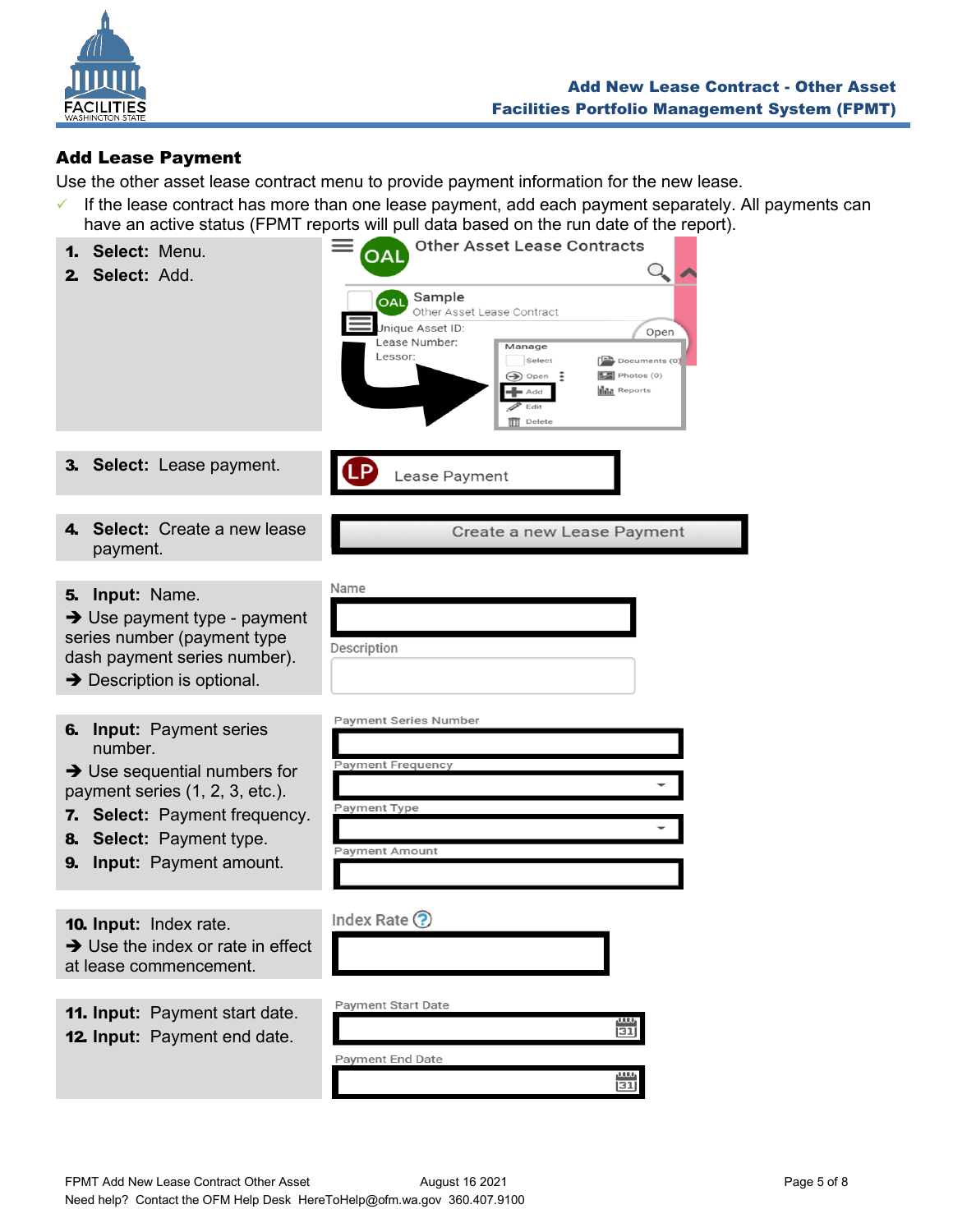

#### Add New Lease Contract - Other Asset Facilities Portfolio Management System (FPMT)

SAVE AND CLOSE

Cancel

| <b>13. Select: Day payment</b><br>initiated.<br>$\rightarrow$ Use day payment will be<br>recorded in AFRS if transactions<br>are being sent to AFRS.                                                | Day Payment Initiated (?)                                                                                         |              |
|-----------------------------------------------------------------------------------------------------------------------------------------------------------------------------------------------------|-------------------------------------------------------------------------------------------------------------------|--------------|
| <b>14. Select:</b> Lease payment<br>status.<br>$\rightarrow$ Status should be active when<br>adding new lease payment.<br><b>15. Select: Hold payments.</b><br>$\rightarrow$ Comments are optional. | Lease Payment Status<br>Active<br><b>Hold Payments</b><br>No<br>Comment                                           |              |
| <b>16. Select:</b> Save and close.<br>$\rightarrow$ FPMT will add the payment<br>information.                                                                                                       | <b>う m</b> Other Asset Lease Contract To Lease Payment Link Properties<br>← Other Asset Lease Contract Properties | $\checkmark$ |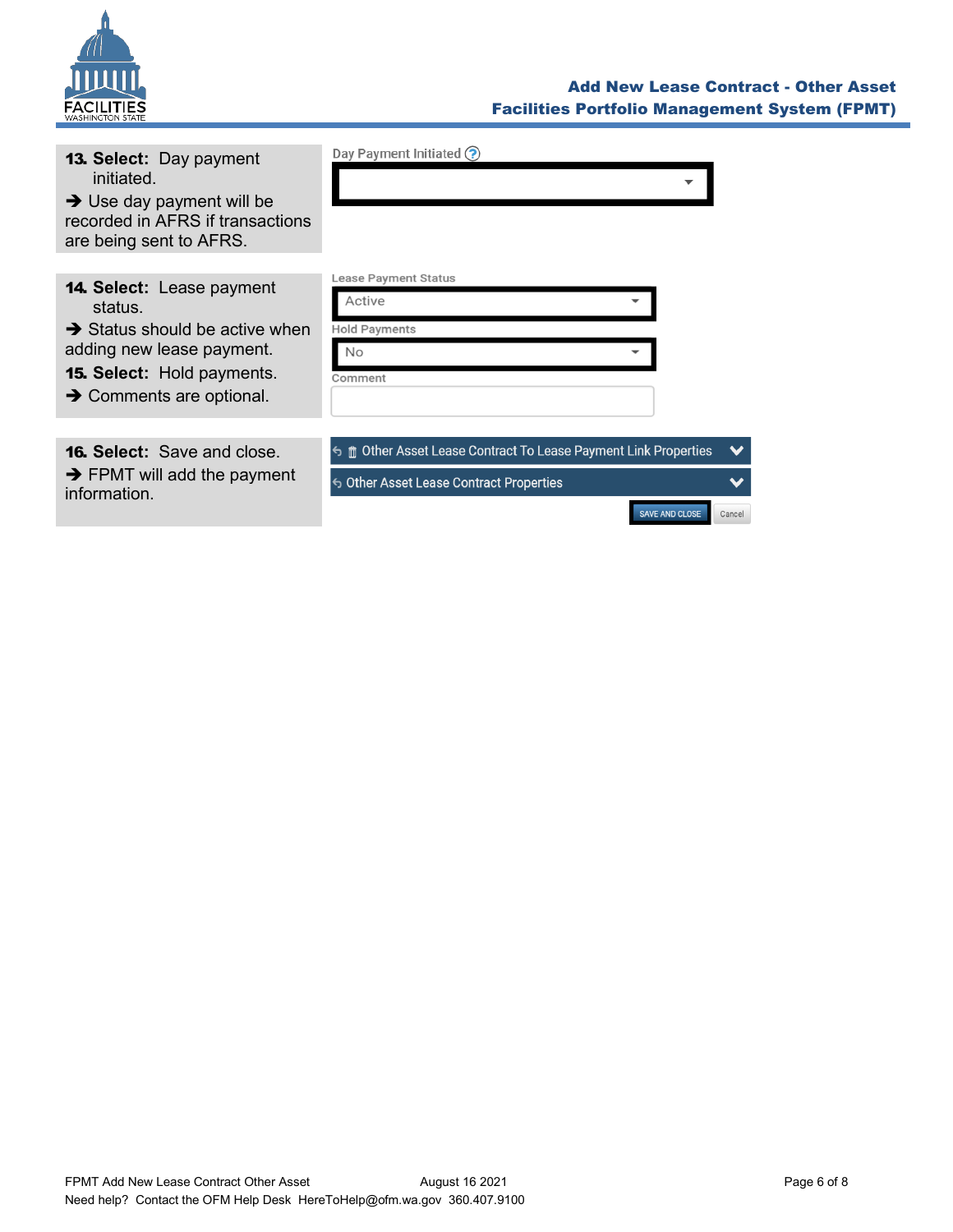

# <span id="page-6-0"></span>Add Lease Option

Use the other asset lease contract menu to provide lease option information for the new lease.

| Select: Menu.<br>1.<br>Select: Add.<br>2.                                                                                                                                                                                                                  | <b>Other Asset Lease Contracts</b><br>OAL<br>Sample<br><b>OAL</b><br>Other Asset Lease Contract<br>Jnique Asset ID:<br>Open<br>Lease Number:<br>Manage<br>Lessor:<br>Select<br>$\left[\frac{m}{n}\right]$ Documents (0)<br>$\circledcirc$ Open<br>÷<br>$\boxed{2}$ Photos (0)<br><b>In Reports</b><br>Add<br>Edit<br><b>TTT</b> Delete |
|------------------------------------------------------------------------------------------------------------------------------------------------------------------------------------------------------------------------------------------------------------|----------------------------------------------------------------------------------------------------------------------------------------------------------------------------------------------------------------------------------------------------------------------------------------------------------------------------------------|
| 3. Select: Lease option.                                                                                                                                                                                                                                   | Lease Option                                                                                                                                                                                                                                                                                                                           |
| 4. Select: Create a new lease<br>option.                                                                                                                                                                                                                   | Create a new Lease Option                                                                                                                                                                                                                                                                                                              |
| 5. Input: Name.<br>$\rightarrow$ Use option type - option<br>number (option type dash option<br>number).<br>$\rightarrow$ Description is optional.<br>$\rightarrow$ FPMT will assign a lease<br>number.                                                    | Name<br>Description<br>Lease Number ?                                                                                                                                                                                                                                                                                                  |
| <b>Input:</b> Option number.<br>6.<br>$\rightarrow$ Use option number in the<br>order it appears in the lease<br>contract (1, 2, 3, etc.).<br>7. Select: Option type.<br><b>Input:</b> Option description.<br>8.<br>$\rightarrow$ Option date is optional. | <b>Option Number</b><br>Option Type<br><b>Option Description</b><br><b>Option Date</b><br>0.005<br>īзī                                                                                                                                                                                                                                 |